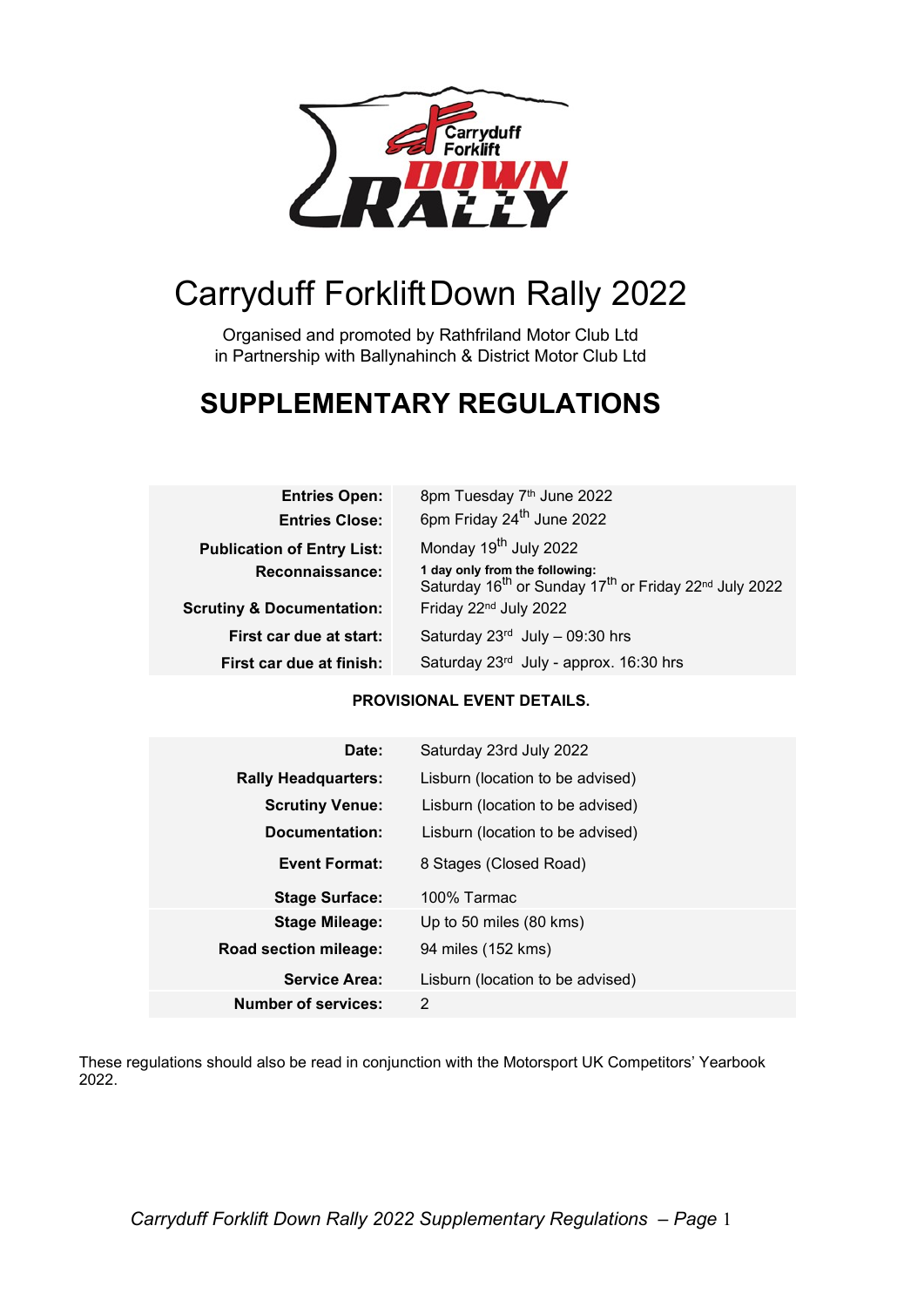## SUPPLEMENTARY REGULATIONS

## **Promoters**

Rathfriland Motor Club Ltd (hereafter called the 'organisers') will organise & promote an Interclub Status Stage Rally on Saturday 23rd July 2022. The event will be run in partnership with Ballynahinch and District Motor Club Ltd.

## 1. Governing rules

The meeting will be held under the General Regulations of Motorsport UK (incorporating the provisions of the International Sporting Code of the FIA), these Supplementary Regulations and any written instructions that the organisers may issue for the event.

2. Motorsport UK Permit No 125498 has been issued for the event.

## 3. Championships & Challenges.

The event is a round of: 2022 Protyre Motorsport UK Asphalt Rally Championship 2022 McGrady Insurance Motorsport UK Northern Ireland Rally Championship

### 4. Eligible entrants

The event is open to all fully elected members of Rathfriland Motor Club Ltd , Ballynahinch and District Motor Club Ltd and all members of a club affiliated to Motorsport UK or Motorsport Ireland.

 All drivers must complete an on-line declaration that they hold a valid Motorsport UK RS Interclub, or above, Stage Rally Competition Licence or equivalent MSI licence and a valid club membership card.

 Co-drivers must complete an on-line declaration that they hold a valid Motorsport UK RS Interclub, or above, Competition Licence or equivalent MSI licence and a club membership card. Where applicable an entrant's licence must also be held.

### 5. Event locations:

| Start:        | Lisburn (location to be advised) |
|---------------|----------------------------------|
| Finish:       | Lisburn (location to be advised) |
| Prize giving: | Lisburn (location to be advised) |

## 6. The programme for the meeting will be: -

#### 6.1 Reconnaissance

6.1.1 Reconnaissance will take place on Saturday 16<sup>th</sup> July, Sunday 17<sup>th</sup> July and Friday 22<sup>nd</sup> July. Crews may take part on only **ONE** of the days specified.

6.1.2 All crews taking part in Reconnaissance must register at Administrative Checks between the hours of 09:00 and 11:00 on Saturday 16<sup>th</sup> July, OR between 09:00 and 11:00 on Sunday 17<sup>th</sup> July OR between 08:00 and 11:00 on Friday 22<sup>nd</sup> July, all at Lisburn (location to be advised). At Reconnaissance Registration, competitors will be given Recce Cards and Roadbooks.

6.1.3 On the entry form, crews must select which date they will be completing their reconnaissance.

6.1.4 On their chosen date, Reconnaissance is permitted between the hours of 10:00am & 16:00pm. Reconnaissance outside of these times and dates is not permitted.

6.1.5 At Reconnaissance Registration all Competitors must provide details of the reconnaissance car and occupants, including address and telephone numbers at which they can be contacted during the reconnaissance period. This must be submitted to the organisers for registration at the signing on. If approved the organisers will issue a Reconnaissance Authorisation Card which cannot be amended or altered in any way. If the crew making a reconnaissance wish to change the car or vary the occupants a new card must be obtained by personal application to the Rally Office and upon surrender of the original card.

Carryduff Forklift Down Rally 2022 Supplementary Regulations – Page 2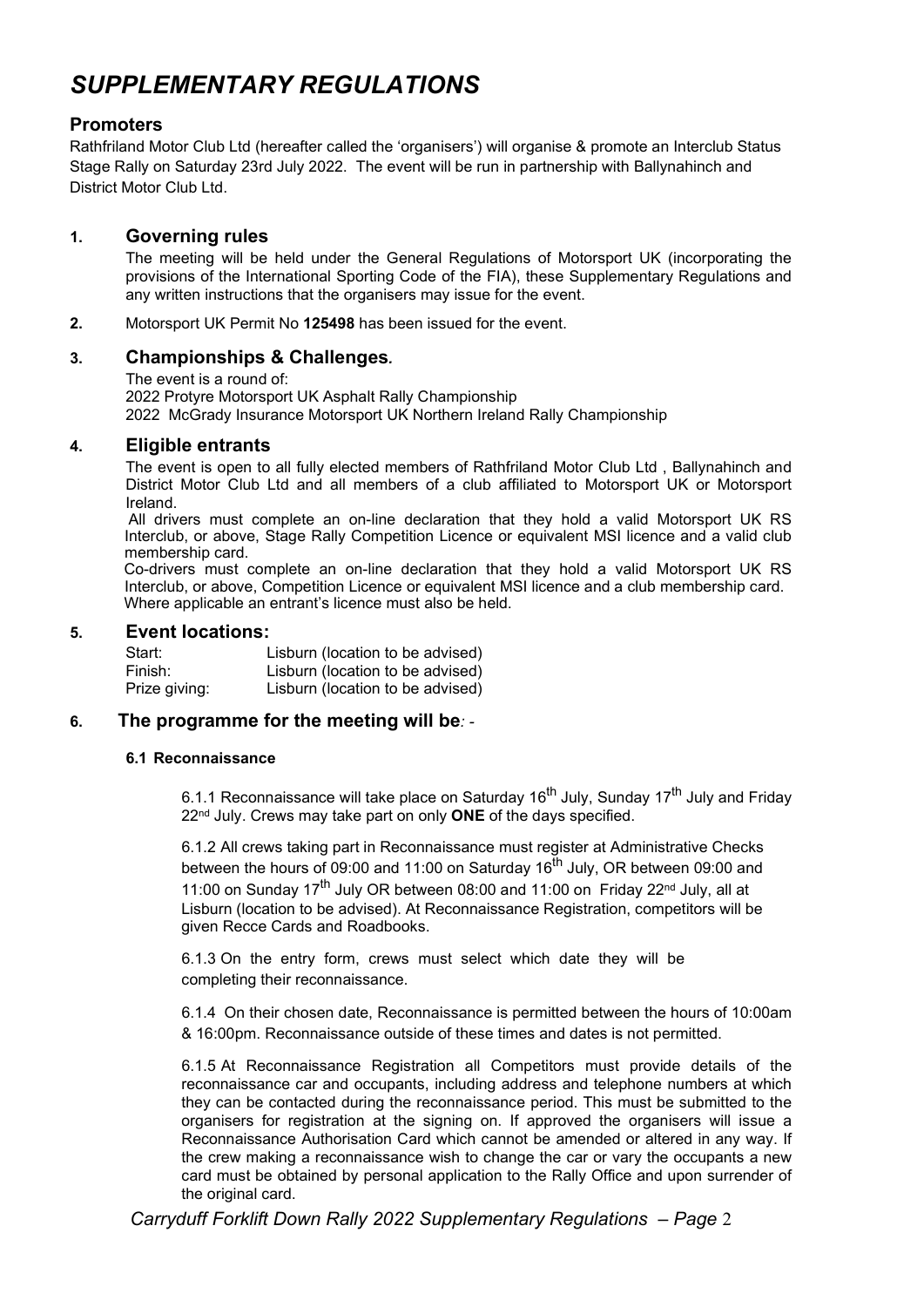6.1.6 Any competitor found to be carrying out Reconnaissance outside of these times and on different dates to those selected will be excluded from the event and reported to Motorsport UK.

6.1.7 The speed limit during the Reconnaissance of special stages is 30MPH. On road sections, the National Speed Limit applies.

6.1.8 Under no circumstances may a crew drive the special stages in the opposite direction of the rally, unless specific instructions to do so have been given by officials. Competitors may enter a special stage only via the start and must exit via the finish.

6.1.9 After the road closing orders have appeared in the newspapers or road closing notices have been erected on the stages until a time 2 hours before First Car Due Time on a stage and also during the road opening period for repeated stages, a competitor who reconnoitres, practices, or drives over, or is driven over, a Special Stage or part thereof or causes any person to do so on their behalf except as permitted in these supplementary regulations, will be reported to the Clerk of the Course. The competitor may also be reported to the ASN of their country who may add further penalties. For the purpose of this regulation 'Special Stage' shall at any time mean the roads and carriageways which shall be used during the rally as a Special Stage, or a road closed by the Road Closing Order.

6.1.10 Reconnaissance Officials will be appointed to enforce this regulation and will carry special identification. The organisers will also have the co-operation and assistance of the Police and Officials of local authorities.

6.1.11 Once a car has been registered by a competitor the responsibility for that car is entirely the competitor's. If the car is observed on a Special Stage or part thereof outside the permitted times the associated competitor will be deemed to have contravened the reconnaissance regulations on that occasion.

6.1.12 While engaged in reconnaissance the Reconnaissance Car Plate must be displayed on the top corner of the windscreen of the car. Failure to do so will be deemed to be a breach of the reconnaissance regulations.

6.1.13 A Reconnaissance Official who believes that a competitor is engaged in reconnaissance may ask that competitor to produce his Reconnaissance Authorisation Card. Failure to produce this card at that time, amendments to the card, or discrepancies (e.g. non-authorised car) on the card will be deemed to be a contravention of reconnaissance regulations. If amendments or discrepancies are evident on the card the official may retain the card.

6.1.14 If a competitor elects to undertake reconnaissance and obtains a Reconnaissance Authorisation Card then this card must be surrendered at Administrative Checks. Failure to do so will be deemed to be a breach of the reconnaissance regulations.

6.1.15 If, in the opinion of the Clerk of the Course, any competitor or his representative drives on a Special Stage in a manner liable to cause distress to an official of the event, to a resident of the Special Stage, to other road users, or to the Police, then this will be deemed to be a breach of the reconnaissance regulations.

6.1.16 Any competitor deemed to be in breach of reconnaissance regulations will be reported to the Clerk of the Course where the penalties imposed will be start refused and reported to their ASN.

6.1.17 Any Competitor excluded under SR 6.1.6 will not be granted a refund of the entry fee.

6.1.18 Standard road cars must be used for the reconnaissance.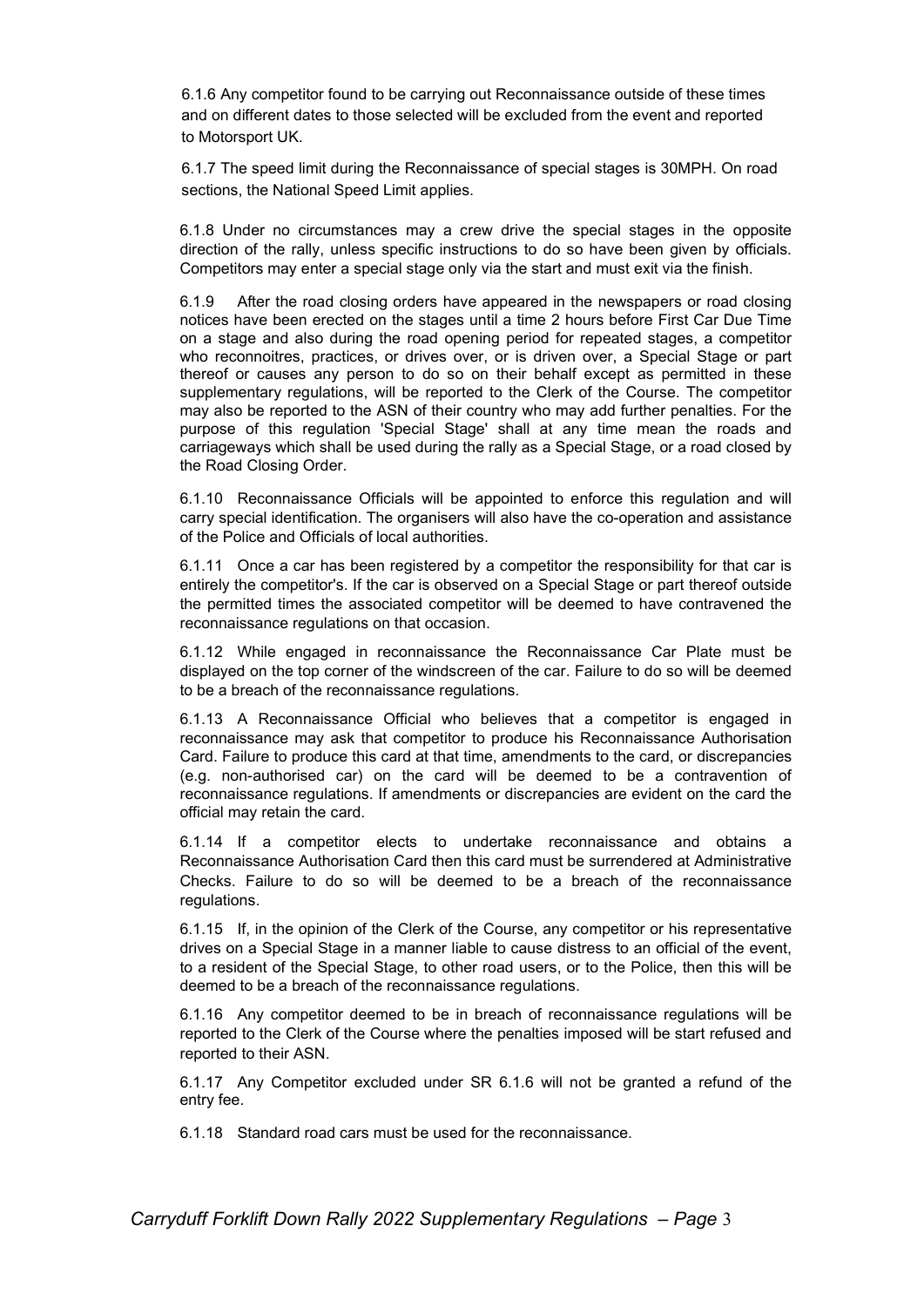#### 6.2 Administration & Documentation

6.2.1 Administration checks will be carried out by electronic means prior to the event. Competition licences and Club Memberships CANNOT be applied for on the event. RMC or BADMC club membership is £10 and will be available to purchase via the Rallyscore Entry System when completing the entry form

6.2.2 Any competitor who has not completed and returned the electronic declarations before Monday 11<sup>th</sup> July 2022 will be excluded and their place will be taken by a competitor from the reserve list should one exist.

6.2.3 A Rally Admin Desk will be situated at Lisburn (location to be advised) Scrutineering Area from 15:30 hrs to 21:30 hrs on Friday 22 July 2022. Competitors are to return their recce card and will be given event decals and doorsquares, all of which must be affixed to their competing car in accordance with Appendix A before it is presented for Scrutineering.

6.2.4 Before being issued with the necessary documents to enable you to start the rally the following points should be noted.

That the driver is in possession of a current driving licence.

That the driver is in possession of a RS Interclub or above Motorsport UK Stage Rally competition licence or equivalent MI licence, and the co-driver is in possession of a RS Interclub Motorsport UK competition licence or equivalent MI licence. A photograph of both sides of the licence will need to be e-mailed to the organisers once the entry is accepted.

That a red reflective triangle and Motorsport UK Approved SOS/OK Board is carried in the competing car.

Competitors are reminded that Motorsport UK Vehicle Technical Requirements for a Special Stage Rally are mandatory.

Both crew members must provide a mobile phone number on which they can be contacted during the event. This will be only used by the organisers for informational and accountability purposes. Any competitor under 18 years of age will have to ensure that a legal guardian will be in attendance at documentation to countersign the Competitors Sign On sheet.

#### 6.3 Scrutineering:

6.3.1 Scrutineering Venue & Timetable:

**Location:** Lisburn (location to be advised) Date & Time: Friday 22nd July, 15:30 to 21:30

#### There will be no Scrutineering outside of these dates & times

Please note that there is a separate trailer park beside the Scrutineering Area at Lisburn (location to be advised). Upon arrival at Scrutineering, all rally cars must be unloaded and pushed in to the Scrutineering Area. All trailers are to be taken immediately to the secure Trailer Park beside the Scrutineering area. Under no circumstances are trailers permitted in the service Area.

#### 6.4 Parc Ferme:

## 6.4.1 All competing cars must be taken to Parc Ferme as soon as they have passed Scrutineering.

6.4.2 All competing cars must be in Parc Ferme by 22:00 on Friday 22<sup>nd</sup> July.

6.4.3 Parc Ferme will open at 09:00 on Saturday 23rd July.

#### 6.5 Start Procedures, Competitor Safety Briefing, Time Card Issue and Start Order:

6.5.1 Cars will start at one-minute intervals. First car will leave the first control at Parc Ferme OUT start no later than 09:00 on Saturday 23<sup>rd</sup> July 2022. The Start Control will be at Parc Ferme OUT, at Lisburn (location to be advised).

Carryduff Forklift Down Rally 2022 Supplementary Regulations – Page 4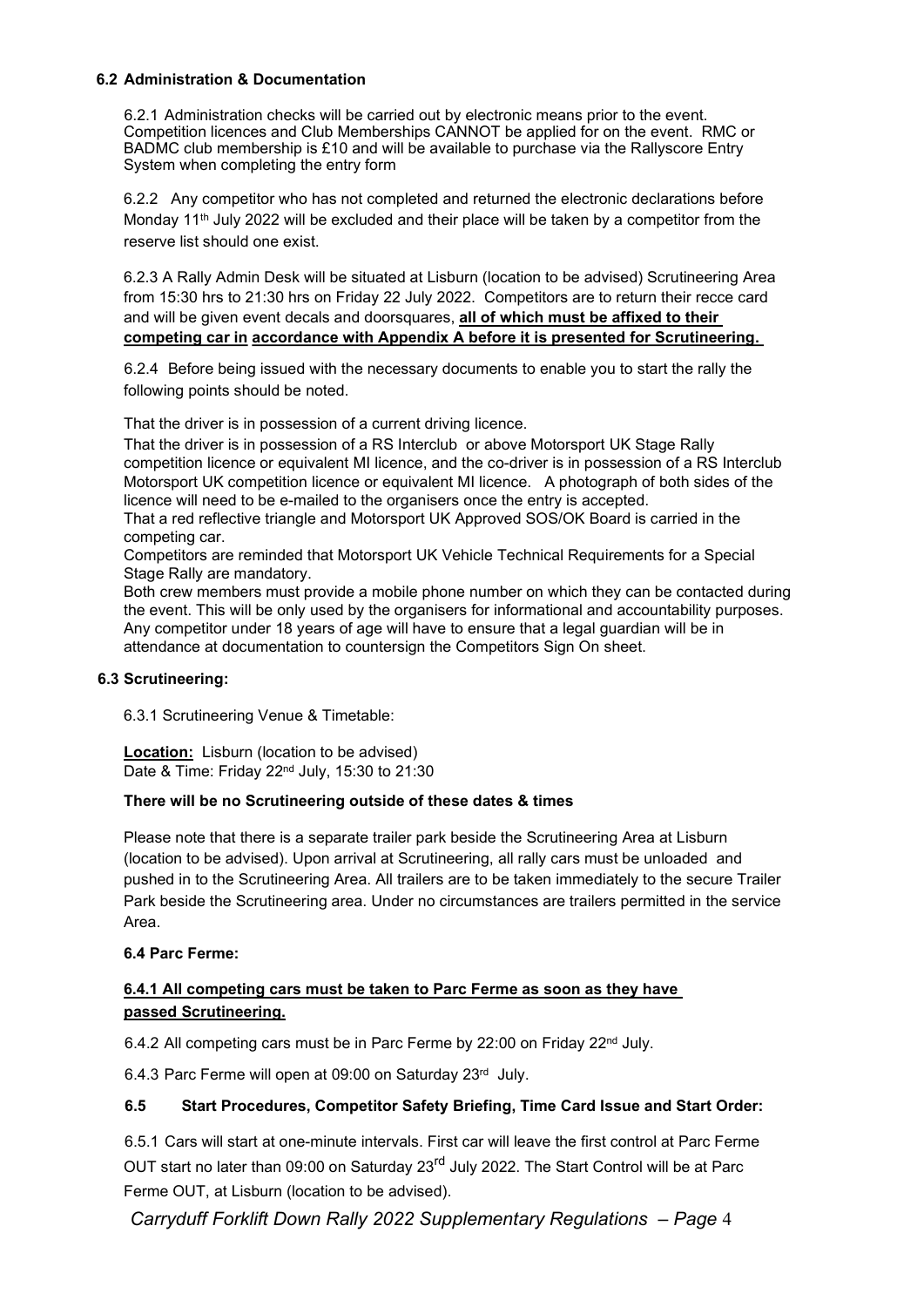6.5.2 Start Order will be published at Parc Ferme Out control and on the Official Event Notice Board and Sportity App no later than 08:00 on Saturday 23<sup>th</sup> July.

6.5.3 A Competitor Safety Briefing will be held at Lisburn (location to be advised) at 08:00 hrs on Saturday 23<sup>rd</sup> July. It is mandatory for all competitors, including drivers and co-drivers to attend. Any Competitor who does not attend will be excluded from the event.

6.5.4 Timecards will be issued at the Competitor Safety Briefing as detailed in 6.5.3 above.

## 6.6 Route & Special Stages:

6.6.1 The event will consist of 8 special stages with a mileage up to 50 miles (80 km)

6.6.2 The stages will be run on Tarmac Closed roads.

6.6.3 Special stages will be defined in the road book provided by the organisers.

### 6.7 Safety Tracking System

6.7.1 The Organisers will install the Event Safety Tracking System and Timing Trackers in each competing car at a location detailed in the roadbook, prior to the start of SS1.

6.7.2 A fully refundable deposit of £150 will be collected by the Organiser from each competitor for the Safety Tracking and Timing Devices. This deposit is not included in the entry form and is to be handed over when picking up decals at documentation. The deposit will be in the form of a credit or debit card charge form – this will be destroyed at the end of the rally when the competitors return the equipment in good condition.

6.7.3 Safety Tracking and Timing Devices can only be installed, checked and removed by a person Appointed by the Organisers.

6.7.4 Any competitor who tampers with or removes the Safety Tracking and/or Timing Device during the event will be excluded.

#### 6.8 Permitted Early Check-In

6.8.1 Crews are authorised to check-in early at the final time control without incurring any penalty.

#### 6.9 Prizegiving:

6.9.1 A prizegiving will take place immediately after the event at Lisburn (location to be advised)

#### 7. Classes

The event will be divided into the following classes: -

| Class 1 | Historic rally cars registered before 31/12/90 (Motorsport UK Cat 1, 2, 3, 4a and 4b. Ref:<br>R49 - 2022 Motorsport UK Blue book.) and historic rally cars complying with FIA<br>Appendix K. (Ref: R49.2 of 2022 Motorsport UK Blue book.) (See Art 5.14 NIRC Regs) |
|---------|---------------------------------------------------------------------------------------------------------------------------------------------------------------------------------------------------------------------------------------------------------------------|
| Class 2 | Group N cars up to and including 2000cc (see Article 5.12 NIRC Regs<br>for definition).                                                                                                                                                                             |
| Class 3 | Cars up to and including 1450cc and cars from 1451cc up to and including 1650cc;<br>having not more than 2 valves per cylinder - Two-wheel drive only with Control Tyres.<br>(See Art 5.18 NIRC Regs)                                                               |
| Class 4 | Cars from 1451cc up to and including 1650cc, having more than 2 valves per cylinder. -<br>Two-wheel drive cars only, including Rally4 (R2)                                                                                                                          |
| Class 5 | Cars from 1651cc up to and including 2100cc, having not more than 2 valves per<br>Carryduff Forklift Down Rally 2022 Supplementary Regulations - Page 5                                                                                                             |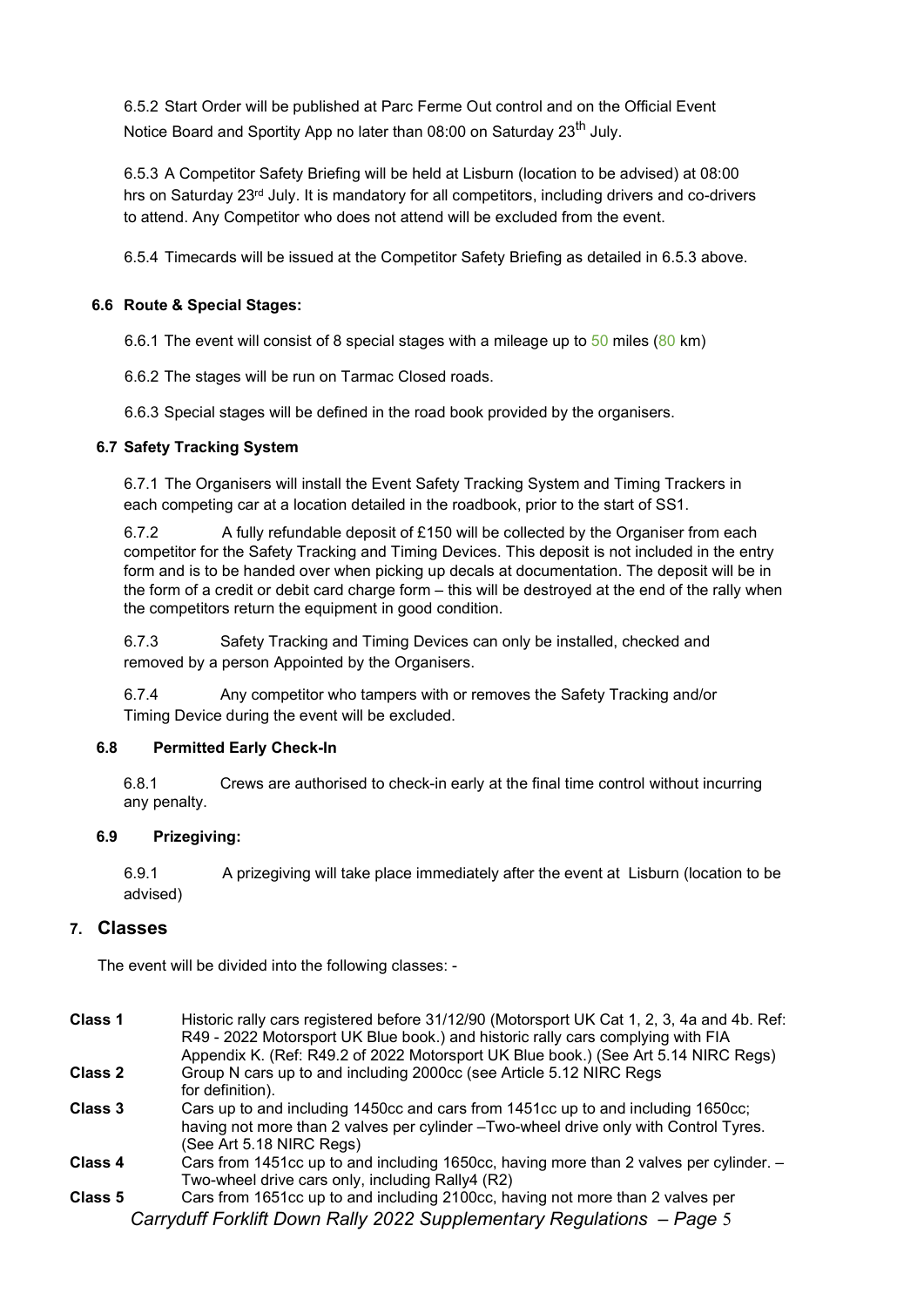|          | cylinder. - Two-wheel drive cars only.                                                                                                                                                                                                                                                                                        |
|----------|-------------------------------------------------------------------------------------------------------------------------------------------------------------------------------------------------------------------------------------------------------------------------------------------------------------------------------|
| Class 6  | Cars from 1651cc up to and including 2100cc, having more than 2 valves per cylinder -                                                                                                                                                                                                                                         |
|          | Two-wheel drive cars only, including Rally (R3)                                                                                                                                                                                                                                                                               |
| Class 7  | Cars over 2100cc - Two-Wheel drive only.                                                                                                                                                                                                                                                                                      |
| Class 8  | Any 4wd cars not classified in class 9 or 10, without a sequential gearbox (including<br>previously FIA Homologated GpN 4WD cars).                                                                                                                                                                                            |
| Class 9  | FIA Homologated GpA 4wd cars, FIA Homologated Super 2000 cars & FIA Homologated<br>R4 cars, and any cars previously homologatedas such, providing these run as per their<br>FIA homologation papers. All Metro 6R4's and any derivative therefrom. Any other 4wd<br>car not classified in class 10 with a sequential gearbox. |
| Class 10 | FIA Homologated WRC cars and cars previously homologated as such and FIA<br>Homologated Rally2 (R5) cars. Including any derivative of FIA Rally 2 (R5) car converted<br>to RHD whose conversion has been supported with photographic evidence and original<br>LHD homologation papers for that vehicle.                       |
| Class 11 | Open Class Motorsport UK GT Cars Rally2+ (R5+) (being Group Rally 2 (R5) cars<br>modified beyond their homologation specification) and any other car not classified in<br>classes $1 - 10$ .                                                                                                                                  |

The onus rests entirely on the competitor to enter the correct class. Any car found to be in the wrong class after the event has started will be excluded from the results.

## 8. Log books, Motor tax and MOT

All cars must have an MSI or Motorsport UK log book. All cars must also have MOT/NCT certificate (if applicable) and current Tax for the vehicle entered. Equivalent will be required for cars registered outside the UK or Ireland

## 9. Turbo engined & Rotary engined cars:

The turbo class will be determined by the capacity x 1.7. Rotary-engined cars will be determined by capacity x 2.

### 10. Environmental requirements

All cars must have Mud Flaps fitted behind each wheel. The mud flap material must be flexible with a minimum thickness of 4mm. The mud flap must extend to a minimum of 4cm either side of the tyre tread. The bottom of the mud flap must be no more than 8cm from the ground when the car is stopped with nobody on board.

All competitors must carry within their vehicle a self-contained Spill Kit capable of effectively absorbing minor spillages of up to 1.5 litres of all vehicle fluids – oils, fuels, coolants, battery acid. Used Spill Kits are to be disposed of in accordance with local or National guidelines.

## 11. Vehicle Regulations for Class 1, 2 & 8.

Vehicle Regulations for Classes 2 and 8 (Note: ALL competitors take note of Art. 5.16). [NB Class 2 and Class 8 no longer caters for "standard production cars". The relevant FIA Group N Homologation Papers must be produced at each event and cars must comply fully with Group N Regulations.]

Cars eligible for Class 2 are those, which are, or have at any time been, homologated in Group N as defined in FIA Appendix J.

The standard specification of any model shall be determined by FIA Homologation papers in the case of current and former Group N cars.

In all cases the degree of modification from standard shall be as provided for under FIA regulations for Group N.

The onus of proving eligibility for Classes 2 & 8 rests solely with the competitor who should ensure that homologation papers are available at events.

MUK Regulation 5.12 applies.

Vehicle Regulations for Class 1 (Appendix K) (Note: ALL competitors take note of Article 5.16). In order to run under Appendix K, Historic Rally Cars must have been issued with a valid FIA Historic Technical Passport (HTP), be in compliance with this document and the current FIA Appendix K at all times. Vehicles are exempt from R 46.1.3.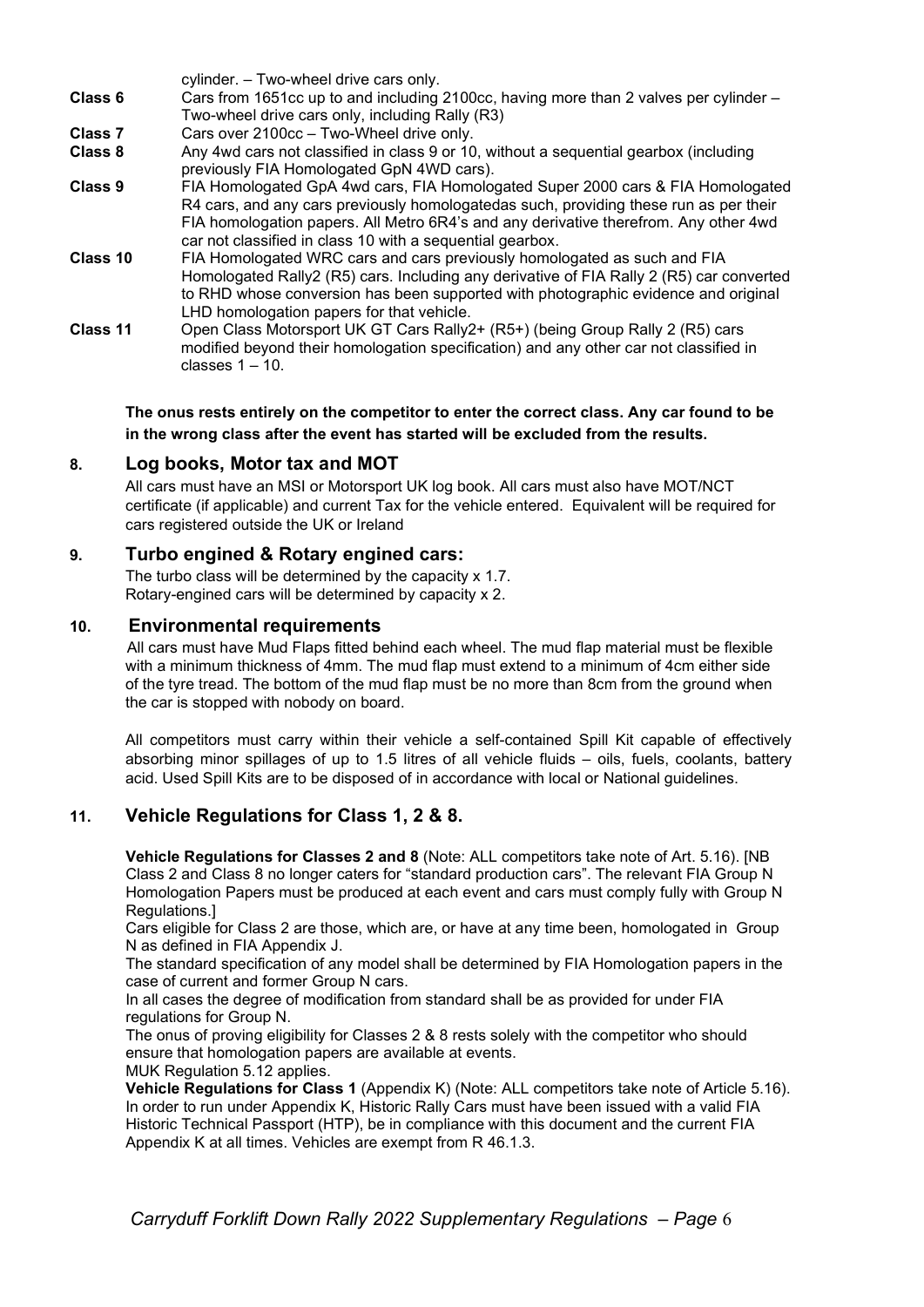## 12. Awards will be presented as follows: -

| 1st Overall | Two trophies  | 1st in Class | Two trophies |
|-------------|---------------|--------------|--------------|
| 2nd Overall | Two trophies  | 2nd in Class | Two trophies |
| 3rd Overall | Two trophies_ | 3rd in Class | Two trophies |

Additional awards may be presented at the organiser's discretion. The overall winner will forfeit the class award.

#### 13. Maximum/Minimum entries

The maximum entry for the meeting is 130. The minimum is 80 The minimum entry for each class is 3. Should any of the minimum figures not be reached the organisers have the right to cancel the meeting or amalgamate classes as required.

#### 14. Entries, Fees & Seeding

Entry list opens at 8pm on Tuesday 7<sup>th</sup> June 2022, and closes at 6pm on Friday 24<sup>th</sup> June 2022

Event entry fee is £ 595.00

Entries and entry fees for the event should be completed and submitted online at:

#### enter.rallyscore.net

The submitted entry must include full payment of entry fees etc. Entries will not be confirmed as received until full payment for the event has been made. The organisers reserve the right to refuse any entry. Refusal of an entry will be notified via email.

All the closing dates listed above are the date of receipt.

All payments are to be made through the on-line entry system

Entries not accompanied by the correct fees as listed above will not be accepted. Competitors will be contacted by e-mail upon receipt of their entry.

#### Refund policy

Entries withdrawn in writing or by E-mail before Saturday 2<sup>nd</sup> July 2022 will receive a refund less £75 Admin Fee. Refunds for entries withdrawn in writing or by E-mail after Saturday 2<sup>nd</sup> July will be at the discretion of the organisers with regards to partial refunds. Entries withdrawn within one week of the commencement of Scrutineering will not receive a refund. Please note that withdrawn entries may still appear on entry lists. Entries paid in euro will be refunded to the equivalent sterling rate.

Any request for a refund must be made on the Official Refund Request Form (available from the Secretary of the Meeting e-mail downrally22@gmail.com)).

## Seeding

Seeding will be based in order of anticipated performance.

Competitors can assist with this by providing information of their recent results on the relevant area on the Entry Form. If you fail to fill in the seeding information, the organisers will assume you are a beginner.

The starting order will be at the organiser's discretion. Once the entry list has been published no discussion will be entered into regarding the allocation of start numbers. Any competitor found falsifying their results will be reported to their ASN.

#### 15. Priority places

All fully completed and paid for entries submitted by 6pm on Friday 24<sup>th</sup> June 2022 will be ring fenced into a candidate pool.

Carryduff Forklift Down Rally 2022 Supplementary Regulations – Page 7 The organisers will select approximately 50 entries at their discretion. No communication will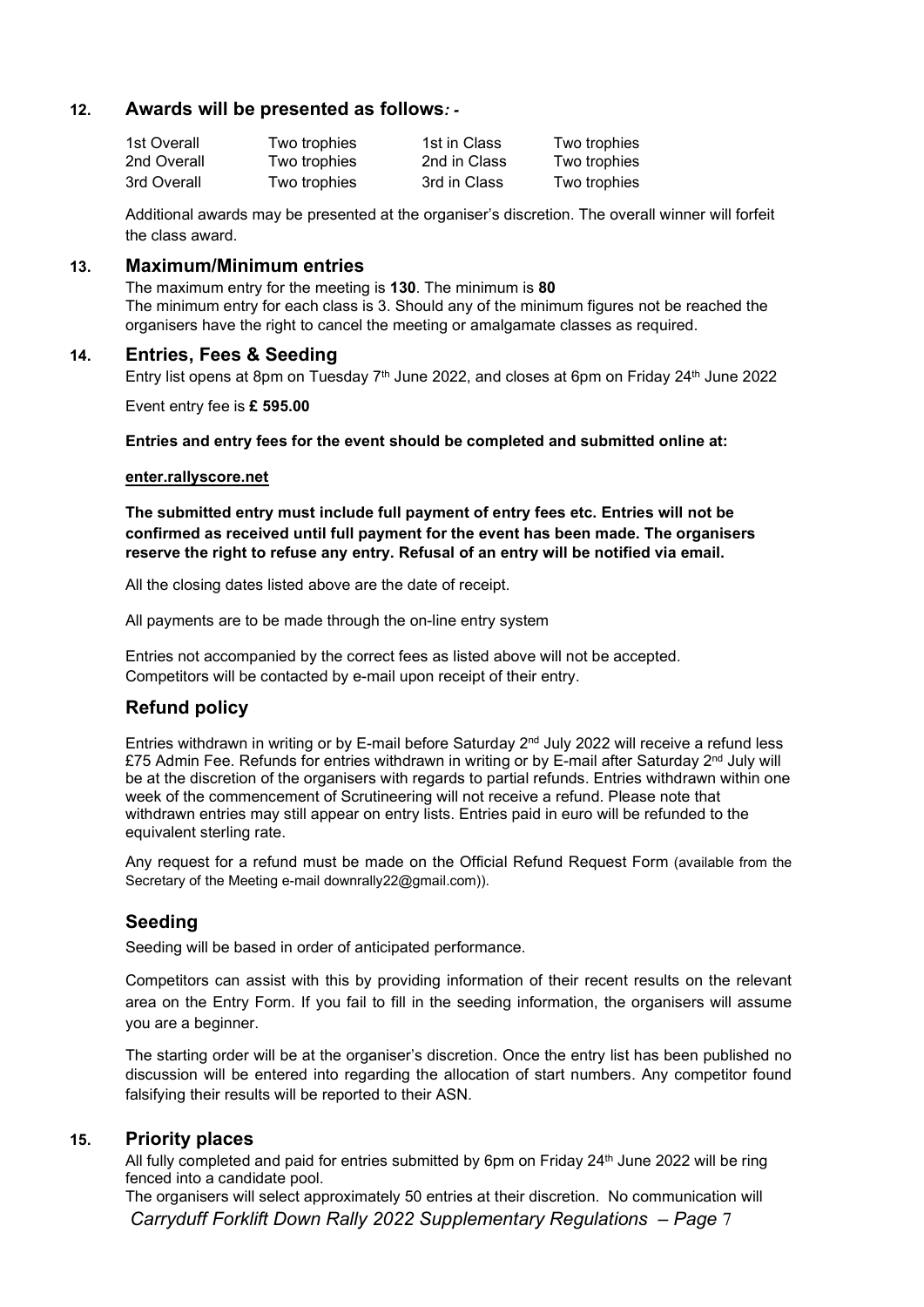be entered into regarding these.

Entries will then be selected at random from the remaining candidate pool, to bring the total to 130.

Those 130 crews will then be notified that their entry has been accepted.

Any remaining entries within the candidate pool will be allocated onto the reserve list in a random order. Upon completion of this process, the first unseeded entry list will be published. Any entries received after 6 pm on Friday 24 June and any incomplete entries will be placed at the bottom of the reserve list.

If entries are withdrawn, reserves will be offered entries in the order in which they feature on the reserve list.

Any crew placed on the reserve entry list may opt to withdraw their entry and will receive a full refund.

## 16. Accommodation information.

Accommodation information will be available on the event website and in Final Instructions No.1.

#### 17. Entries Secretary.

Jenny Frater Telephone enquiries to 07880 558731 Enquiries only between 7pm and 9pm weekdays and 1pm and 6pm weekends.

## 18. Other Senior Event Officials

Motorsport UK Steward Nicky Moffitt Motorsport UK Safety Delegate **David Walton** Clerk of the Course **Andy Gilmore** Andy Gilmore **Deputy Clerk of the Course Brian Crawford Deputy Clerk of the Course** Gavin Campbell Assistant Clerk of the Course **Paul Biggerstaff** Assistant Clerk of the Course **Mark Quayle** Assistant Clerk of the Course Gary McDonald<br>
Assistant Clerk of the Course **Gary Clean**<br>
Des O'Loan **Assistant Clerk of the Course** Safety Officer **Gavin Campbell** Gavin Campbell **External Stewards Lewis Boyd and Tom Allison** Event Secretary **Tom Brown Entries Secretary Contract Contract Contract Contract Contract Contract Contract Contract Contract Contract Contract Contract Contract Contract Contract Contract Contract Contract Contract Contract Contract Contract Contr Chief Marshal Chief Marshal Raymond Linton Chief Scrutineer** Gillian Magee **Chief Timekeeper All Exercise School Chief Timekeeper All Exercise School Chief Medical Officer All Exercise**<br>
Richard **Richard Deficer** All Exercise Mark Brierely **Chief Medical Officer Entitled Act and Mark Brierely<br>Chief Rescue Officer Michael Marner Chief Rescue Officer Chief Communications Officer Example 3 Brenda Gordon**<br>Competitor Liaison Officer **Brand Communist Competition Competitor Liaison Officer East Competitor Liaison Officer** Factor Man Porter<br> **Safequarding Officer** Factor Childie Meeke Safeguarding Officer

**Results Officers Paddy McCollum & Michelle McNulty** Paddy McCollum & Michelle McNulty

For the purpose of enforcing these regulations all senior officials listed above and in any Final Instructions, and those listed on the Official notice board in documentation/signing on will be appointed judges of fact.

19. Provisional results will be published as soon as possible after the event. Queries will only be accepted on the Official Query form and must be forwarded through the Competitor Liaison Officer (CLO) up to and no later than 30 minutes after the posting of provisional results. Official Query forms will be available from the CLO or download from the event website www.downrally.com. All protests must be made through the CLO and must be in accordance with the Motorsport UK Yearbook 2022.

## 20. Modified Motorsport UK regulations

Competitors are reminded of the following:

Carryduff Forklift Down Rally 2022 Supplementary Regulations – Page 8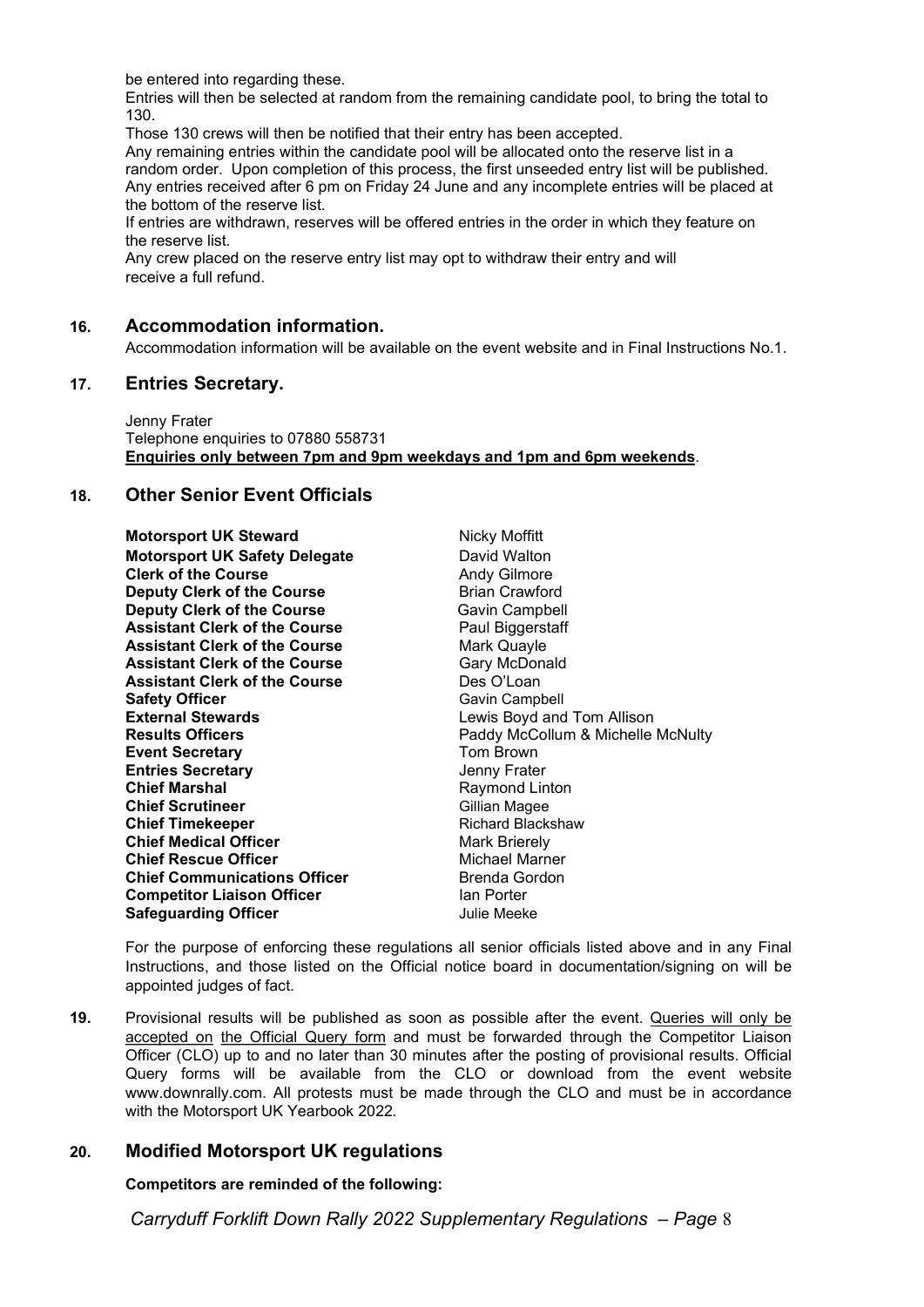20.1 Named Judges of Fact and Driving Standard Observers appointed by the Organisers will be on duty to observe and report upon any competitor in accordance with  $(R24.7 - R24.12)$ 

20.2 The Damage Declaration form must be completed whether a finisher or not and must be received by the Secretary of the Meeting within 72 hours of the finish of the event. (e-mail downrally22@gmail.com)

## 21. Special Stages

- 21.1 Achieving a time which is less than the minimum time stated in the road book MINIMUM TIME FOR STAGE.
- 21.2 Achieving a time which is greater than the maximum time stated in the road book MAXIMUM TIME FOR STAGE.
- 21.3 Achieving a time which is between 22.1 and 22.2 above ACTUAL TIME IN MINUTES AND SECONDS.
- 21.4 Failure to attempt a special stage EXCLUSION
- 21.5 Failure to follow a specified route MAXIMUM TIME FOR STAGE
- 21.6 Failure to start a special stage when instructed MAXIMUM TIME FOR STAGE.
- 21.7 Any unauthorised person found trespassing on any stage EXCLUSION.
- 21.8 Reporting at a Control after due time 10 SECONDS PER MINUTE.
- 21.9 Reporting at a Control before due time 20 SECONDS PER MINUTE.
- 21.10 Not reporting at a Control EXCLUSION.
- 21.11 Wrong approach or departure at a Control 10 MINUTES.
- 21.12 Organised assistance (service) anywhere other than in the Service Park EXCLUSION.
- 21.13 Reporting at a Control 15 or more minutes after due time EXCLUSION.
- 21.14 Absence of a recorded time at a Control EXCLUSION
- 21.15 Failure by a crewmember to fasten their Crash Helmets & Belts properly EXCLUSION.
- 21.16 Failure to produce or surrender any Time Cards on request EXCLUSION.
- 21.17 Misconduct by any member of a service crew or car EXCLUSION.
- 21.18 Making a false start on a stage ONE MINUTE PENALTY
- 21.19 Breach of Regulations (R25.6.1, R25.6.2) EXCLUSION.
- 21.20 Breach of statutory requirement concerning the driving of a motor vehicle –EXCLUSION
- 21.20 Receiving assistance contrary to (R38.1.2) EXCLUSION
- 21.21 Failure to report at a specified day and time for scrutiny EXCLUSION
- 21.22 First violation of Driving standards and/or noise infringement 10 MINUTE TIME PENALTY Second violation of Driving standards and/or noise infringement – **EXCLUSION**
- 21.23 Reported breach of Road Traffic Laws EXCLUSION

A copy of the Supplementary and any other relevant regulations/instructions will be posted on the Official Notice Board, and on the Sportity app. Competitors whose entry is accepted under Section 15 above will be notified of the Sportity sign on details.

## 22. Special Stage Time Cards

One or more special stage time cards with appropriate spaces for recording start and finish times will be issued to the competitor. Competitors must ensure that their competition number is entered on each card before it is handed to an event official. Failure to do so may result in a competitor being classified as a non-finisher. Time cards will be issued at the Competitor Safety Briefing which takes place at 8:00am on Saturday  $23^{rd}$  July at Lisburn (location to be advised).

## 23. Stage starts

The starting for special stages will be given by means of "start lights" which will work as follows:

| 30 seconds               | RED light will be displayed                                           |
|--------------------------|-----------------------------------------------------------------------|
| 15 seconds               | RED and AMBER lights will be displayed                                |
| 10 seconds               | RED light will go out                                                 |
| 5 seconds                | Amber countdown 5, 4,3,2,1.                                           |
| <b>START TIME</b>        | Green light goes ON                                                   |
| 5 seconds after the time | Green light goes OUT.                                                 |
|                          | Carryduff Forklift Down Rally 2022 Supplementary Regulations - Page 9 |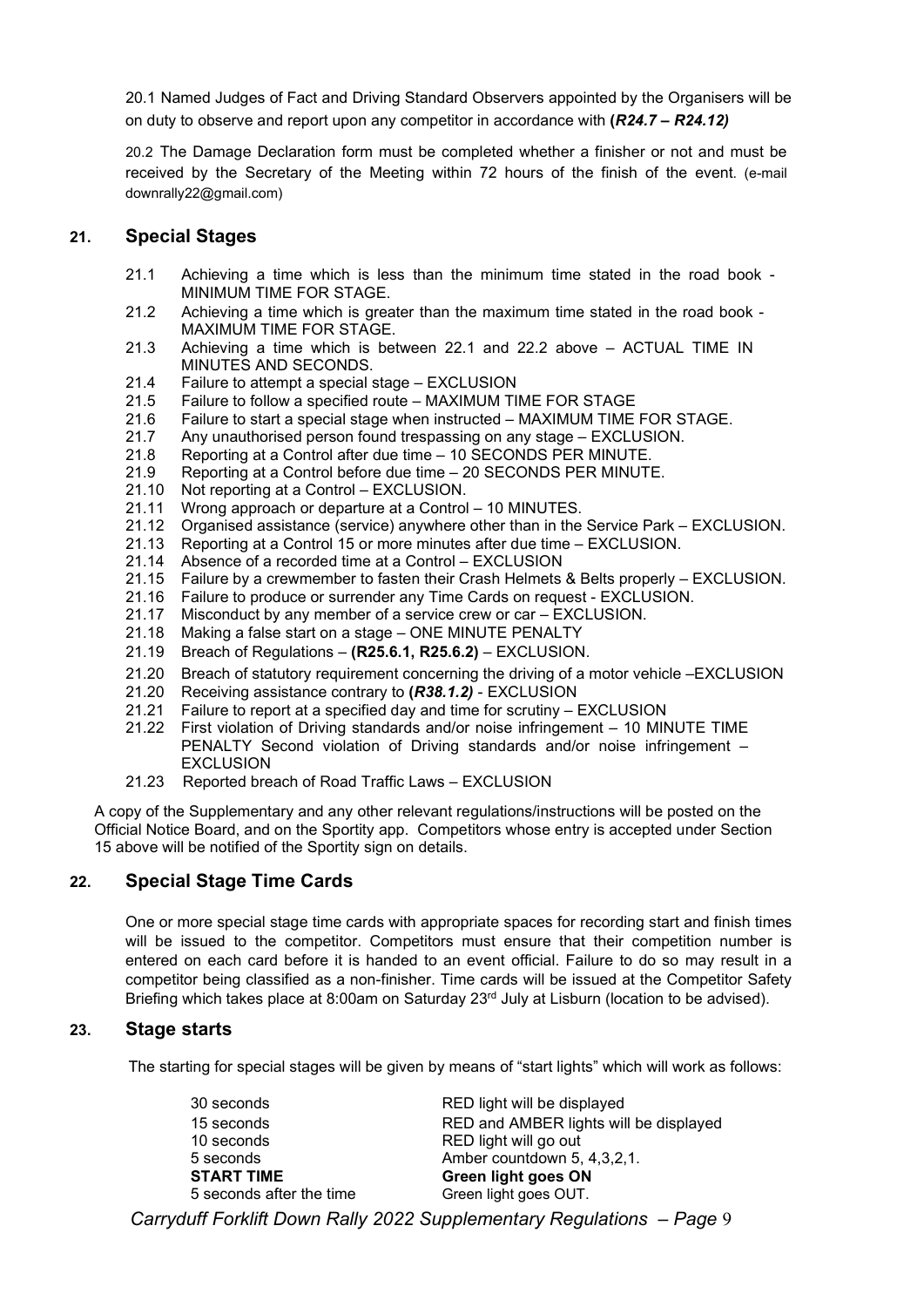The system is electronically coupled to a start line detection device that records any situation where a car leaves the start line ahead of the correct signal.

In the event of failure of the electronic system the timekeeper will count down aloud 30" - 15" - 10" and the last five seconds one by one and then raise a flag or hand.

#### 24. Insurance details

The Organisers have applied to Bluefin Sport for a Blanket Cover Note under the above scheme. This will provide competitors who need to use the scheme with the Third Party Cover necessary to meet RTA requirements on the Road Sections of the event.

The basic rate for the event before any loadings will be  $£$  27.50. All applicants wishing to use the scheme must be able to comply with all points of the Bluefin Sport's Declaration: -

- I do not have the Third Party Road Section extension on my current Motor Insurance.
- I am aged 20 or over.
- I have had no more than 1 fault claim in the last three years
- I have no more than maximum of 6 conviction points on my UK driving licence
- I have the appropriate competition licence as well as a UK/EU driving license and if my license is provisional I will be supervised by an adult over 25.
- I have no physical or mental disabilities
- I have no other material facts to disclose
- Anyone aged less than 20 years old will also be accepted at the same price should their co-driver be a more senior member of their family or over 25.

If you comply with all points above no Letter of Acceptance will be required. If unable to comply with any of the above points you will be required to complete the Declaration form (the form can be obtained by contacting the event secretary or Bluefin Sport which should be forwarded either to the organisers or direct to Bluefin Sport prior to the event to allow sufficient time for a letter of acceptance to be issued.

Bluefin Sport Marsh Limited 1 Whitehall Quay Leeds LS1 4HR

Any loading fee above the basic rate must be paid at Documentation prior to the start of the event.

#### 25. Subjective Route Notes

As per Motorsport UK Yearbook (R. 24.12), competitors may purchase route notes from any Motorsport UK Registered Supplier. Competitors may also make their own subjective route notes during the recce period detailed in Section 6.1 of the Supplementary Regulations.

In all circumstances, competitors are advised that the organisers accept no liability or responsibility in the use of the subjective route notes.

## 26. Service.

Organised assistance (service) anywhere other than in the Service Park is forbidden. Competitors will only be allowed 1 service vehicle per competing car.

#### All service vehicles must be in the Service Park no later than 08:00hrs on the morning of the event.

All competing cars must have a ground sheet for use in the Service Park. If you do not adhere to this, you will not be allowed to service.

The speed limit while in the Service Park is 5 MPH (7Kph). Any competitors or member of a service crew associated with a competitor, who is deemed to be in excess of the speed limit or deemed to have committed an act of careless driving or damages the surface or surroundings of the service area will be EXCLUDED. Mopeds or any motorised scooters etc. will not be allowed in the Service Park.

Carryduff Forklift Down Rally 2022 Supplementary Regulations – Page 10 Please note that members of any service crew are not permitted to trade within the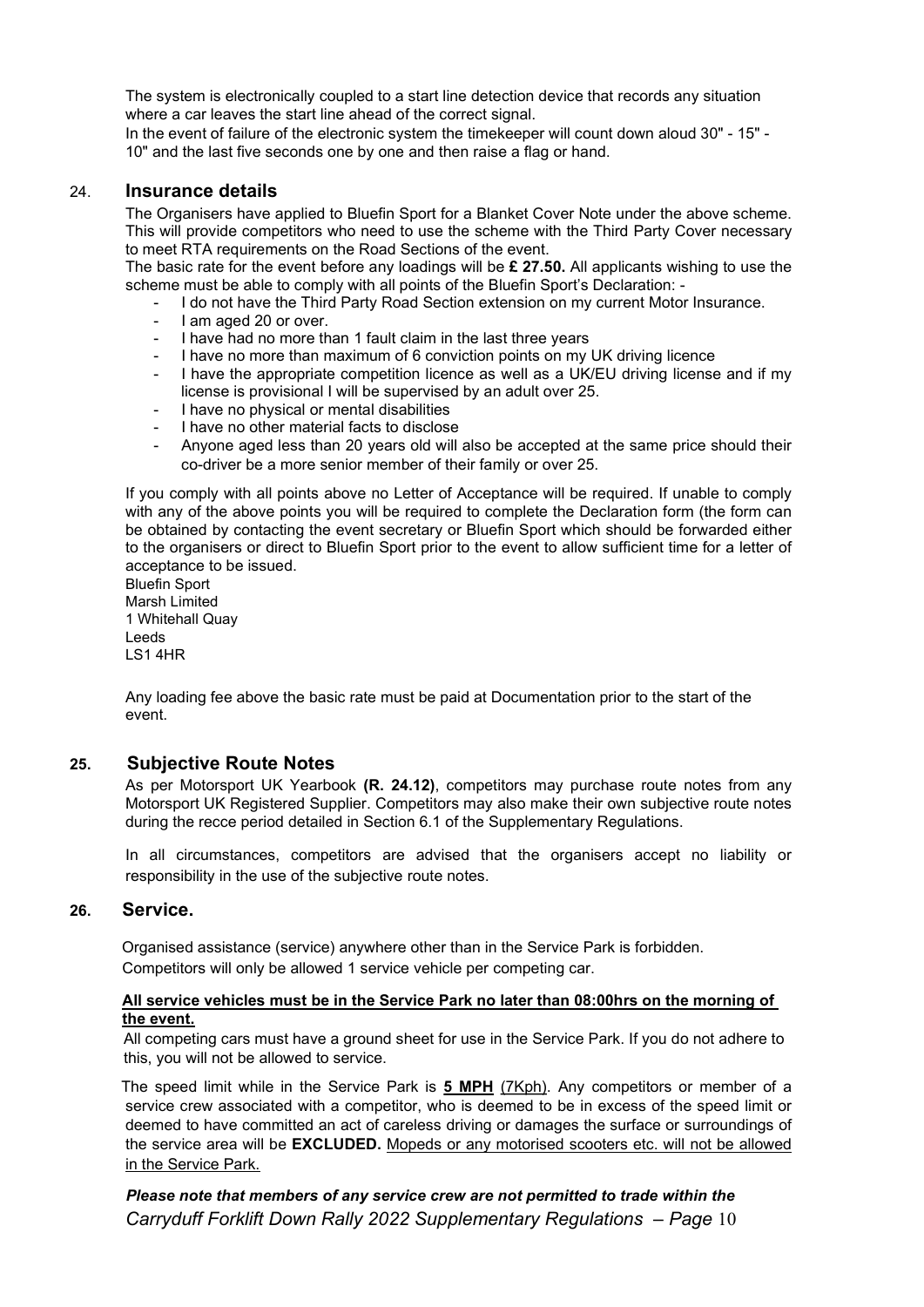## 27. Re-Fuelling

Arrangements for refuelling competition vehicles will be advised in Final Instructions No 1.

## 28. Interpretation of regulations

It is not the duty of any Marshal to interpret regulations or any written instructions to a competitor or to explain the meaning and/or explain the meaning/or effect thereof. It is the responsibility of the competitor to read and understand the regulations and other written instruction. When the competitor submits an application to enter the event, it is understood and agreed that all competitors have read and understood these supplementary regulations

#### 29. Abuse of officials

Any competitor (or member of a service crew or supporter associated with a competitor) who directly or indirectly abuses an official of this event, either verbally or by any other means, will be excluded and reported to the Motorsport UK.

#### 30. Reference numbers

All reference numbers quoted in these regulations relate to the 2022 Motorsport UK Competitors Year Book. Copies of the relevant sections can be viewed at www.downrally.com

### 31. Organisers liability

The organisers decline liability in any accident or situation caused by, or to competitors, and the competing cars during the whole of the event. The organisers also decline any liability for breach of the laws and regulations of Northern Ireland covered by the itinerary. Competitors shall be held responsible for any accident on public or private land. Competitors must declare to the organisers any breach of laws in which they may be involved and shall also declare to the organisers the particulars of any incident from which liability may arise. They shall have no claim against the organisers arising out of any action of the organisers, their servants or officials, during the course of the rally.

#### 32. Sponsor advertising

Competitors must provide a space of size 600mm x 300mm on each side of the two front doors of the competing car for additional sponsor advertising, and space as detailed in Appendix 1. It is not permissible to modify organisers supplied decals. Any alteration to these decals will result in scrutineering failure.

#### 33. Helicopter Policy

A policy for the use of Helicopters during the event will be available from the event website.

#### 34. Rules for accredited media using drones:

The accreditation conditions state: 'The holder of a Motorsport UK Media Pass or Tabard will not use advanced technology, such as drones, without the specific prior written authorisation of both the Motorsport UK and the event organiser.' Only commercial use by an operator who is both an Motorsport UK Accredited Media and who is approved by the CAA can be considered for possible inclusion. All other use of drones is prohibited.

35. If you are unable to take part in the event, please consider marshalling or volunteering your services in the run up to the event.